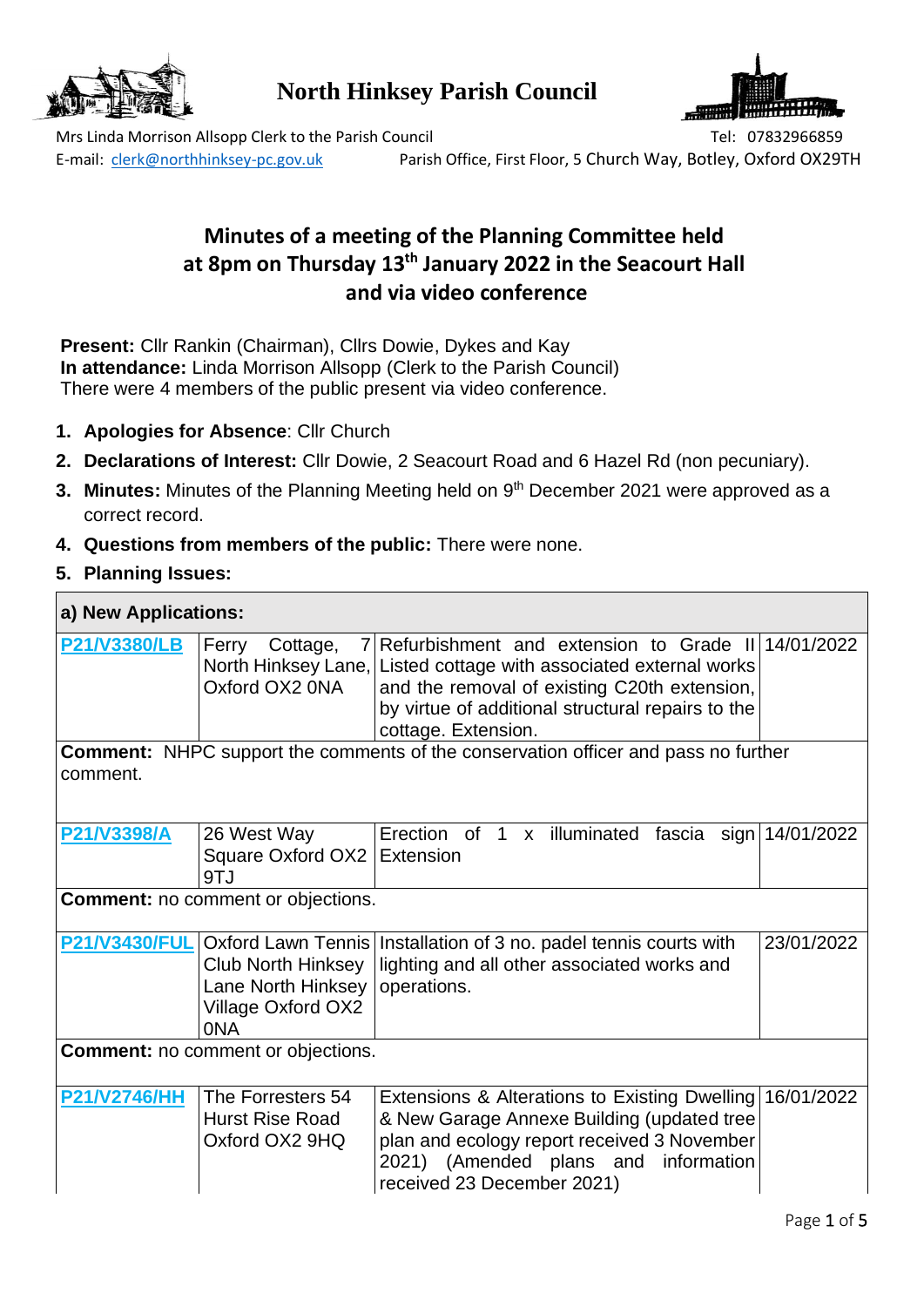**Comment:** NHPC appreciate that their objections on some issues re size of the garage and the mature trees have been addressed but there may still be issues/objections around badger's setts and ground water. NHPC *feel that the drainage assessment does not currently meet the full requirements of Policy UT1 in the North Hinksey Parish Neighbourhood Plan in respect of groundwater, the relevant section of which reads as follows:*

#### *(3) Groundwater Flood Risk.*

*Development proposals within the 'Zone of Potential Groundwater Flood Risk' identified on Map F.2 in Appendix F that are likely to have an adverse impact on groundwater levels (i.e. through excavation) will need to consider the recommendations of the North Hinksey Groundwater Assessment (July 2017). A fully detailed drainage assessment must be submitted with any relevant planning application which will need to address the following:*

*(a) A minimum of 3–6 months of groundwater level monitoring (minimum of 3 boreholes within the site to confirm groundwater depths and establish groundwater flow directions), including monitoring seasonal groundwater fluctuations during the dry and wet season. Groundwater monitoring information can be augmented or replaced by local Environmental Agency groundwater level monitoring information, if found to exist;*

*(b) Groundwater monitoring information should be used to investigate whether or not maximum groundwater levels will come into contact with the proposed development. If so, dewatering requirements during the construction phase should be evaluated and an impact assessment undertaken to identify any risk to local properties in the area, and include identification of any necessary mitigation measures.*

Should this application be approved, we would request that a condition is placed such that the garage annexe building could not subsequently be used as a separate dwelling

| <b>P21/V3536/HH</b>  | 6 Hazel Road<br>Oxford OX2 9LF            | Single storey rear extension and detached 26/01/2022<br>ancillary annex.                  |           |
|----------------------|-------------------------------------------|-------------------------------------------------------------------------------------------|-----------|
|                      | <b>Comment:</b> no comment or objections. |                                                                                           |           |
|                      |                                           |                                                                                           |           |
| b) Amendments:       |                                           |                                                                                           |           |
| <b>P21/V2542/FUL</b> | 4 Stanley Close                           | Change of use to Sui Generis HMO                                                          | 15/1/2022 |
|                      | North Hinksey                             | including extensions Amended by Revised                                                   |           |
|                      | Oxford OX2 0LB                            | Parking Plan 29/11/2021.                                                                  |           |
|                      |                                           | <b>Comment:</b> NHPC commented previously on lack of parking spaces – Highway Officer     |           |
|                      |                                           | recommends 4 spaces and NHPC supports this position. NHPC have previously raised this     |           |
|                      | issue and continue their objections.      |                                                                                           |           |
| <b>P21/V2462/FUL</b> | West Way Junction                         | Installation of a 20m monopole, 12 no.                                                    | Not given |
|                      | of North Hinksey                          | antenna, 4 no. equipment cabinets,                                                        |           |
|                      | Lane Oxford OX2                           | alongside the relocation of 1 no. existing                                                |           |
|                      | <b>NLO</b>                                | equipment cabinet and the removal of the                                                  |           |
|                      |                                           | existing 15m monopole, 3 no. equipment                                                    |           |
|                      |                                           | cabinets and development ancillary thereto                                                |           |
|                      |                                           | <b>Comment:</b> NHPC is concerned about potential damage to tree roots and we support the |           |
|                      |                                           | comments of the Forestry Officer and would like the cable routing revised.                |           |
|                      |                                           |                                                                                           |           |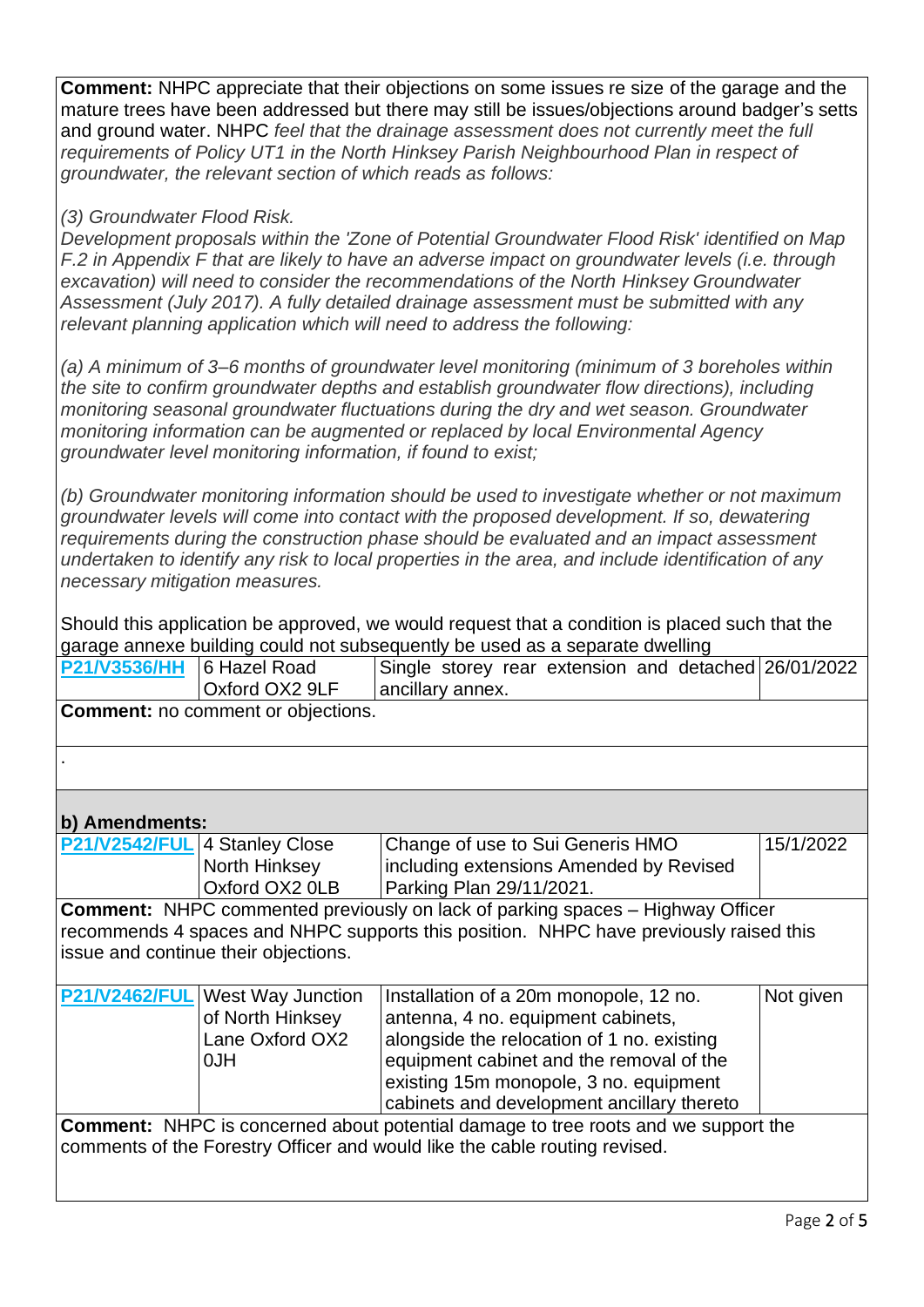## **c) Discharge / variation of condition: None**

#### **d) Withdrawal: None**

## **e) PDH/LDP:**

| <b>P21/V3448/LDP</b> | 95 Turner Drive<br>Oxford OX2 9GX | Proposed loft<br>conversion with flat<br>roof dormer to the<br>rear elevation and<br>velux window to the<br>front elevation. | Decision date<br>17/2/2022 |
|----------------------|-----------------------------------|------------------------------------------------------------------------------------------------------------------------------|----------------------------|
|----------------------|-----------------------------------|------------------------------------------------------------------------------------------------------------------------------|----------------------------|

#### **Comment:** Duly noted

## **f) Decision notices:**

| <b>Ref</b>                | <b>Address</b>                                   | Proposal                                                                                                                                                                   | <b>Decision</b> |
|---------------------------|--------------------------------------------------|----------------------------------------------------------------------------------------------------------------------------------------------------------------------------|-----------------|
| <b>P21/V3002/HH</b>       | 52 Hurst Rise Road<br>Oxford OX2                 | Replacement garage with home office over.                                                                                                                                  | Approved        |
| <b>P21/V3015/LD</b>       | <b>Ardmore Stanton</b><br>Road Oxford OX2<br>9AY | Single storey (2.5mts height) detached<br>outbuilding to use as home office. No altered<br>access required. Location and details as<br>shown on enclosed application plans | Approved        |
| <b>P21/V3098/LD</b>       | 14 Lime Road<br>Oxford OX2 9EG                   | Demolish existing garage. Erect slightly<br>larger single storey outbuilding on same plot.                                                                                 | Approved        |
| h) Appeal decisions: None |                                                  |                                                                                                                                                                            |                 |

#### **6. Any other planning matters:**

(a) Other planning applications notified since agenda issued at Chairman/Committee discretion:

| <b>New Applications</b>                                               |                           |                                                         |                 |
|-----------------------------------------------------------------------|---------------------------|---------------------------------------------------------|-----------------|
| <b>Ref</b>                                                            | <b>Address</b>            | <b>Proposal</b>                                         | <b>Deadline</b> |
| <b>Planning Application</b><br>P22/V0013/FUL<br>(whitehorsedc.gov.uk) | 2 Seacourt Road<br>Oxford | side extension to first floor; dormer<br>roof extension |                 |
| .                                                                     |                           |                                                         |                 |

#### **Comment:** Objections –

- 1. NHPC feels that the upper storey extensions are dominating the original building, against the Vale of White Horse Design Guide.
- 2. NHPC feels that the addition of the upper storey windows will introduce an unacceptable overlooking aspect and encroach on the privacy of the residents of Poplar Road.

| <b>Planning Application</b> | 15 Montagu Road | Ground floor extension to provide      |  |
|-----------------------------|-----------------|----------------------------------------|--|
| P21/V3535/HH                | Oxford          | larger kitchen and ground floor WC,    |  |
| (whitehorsedc.gov.uk)       |                 | access to the rear of the property has |  |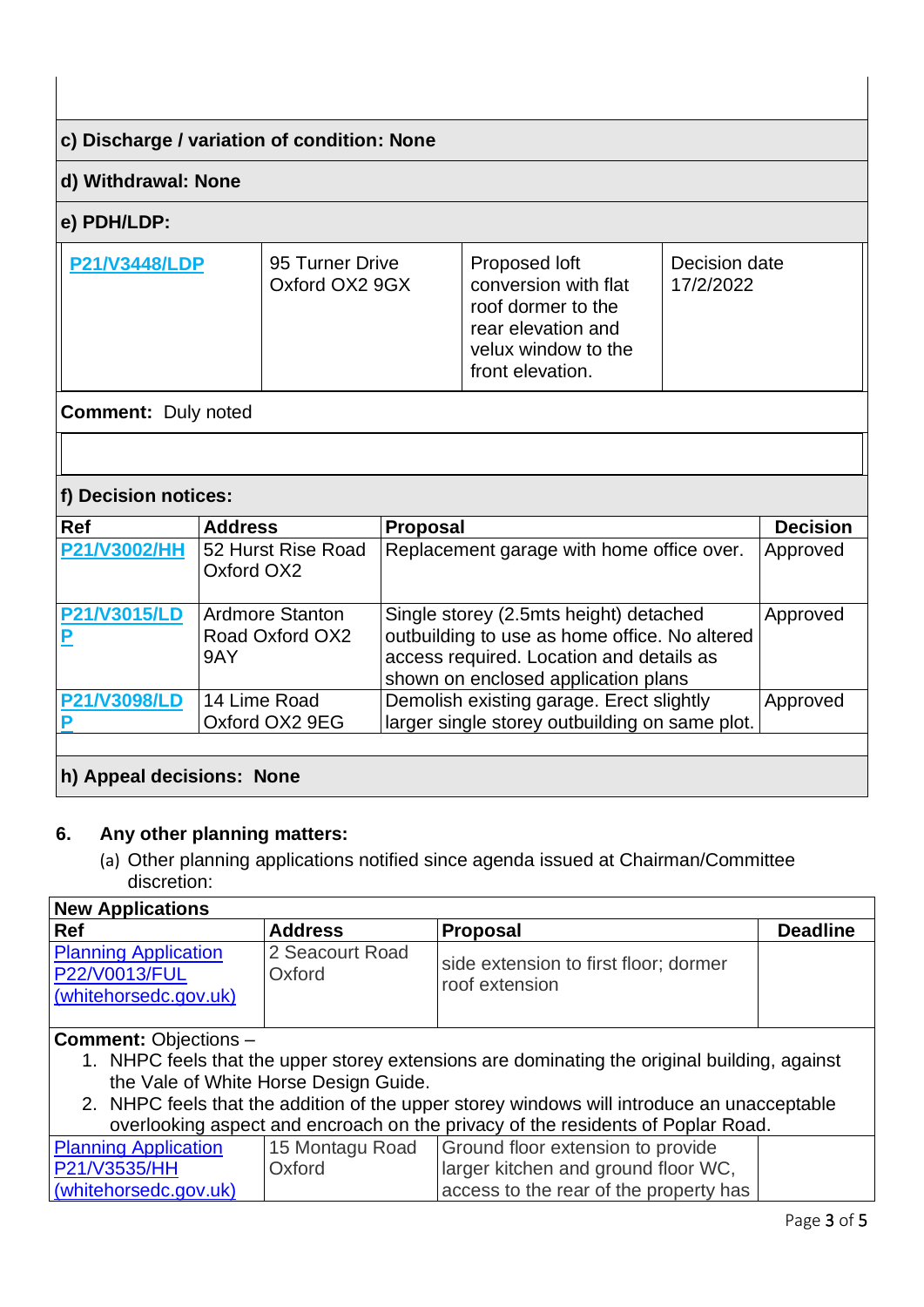|                                                                              |                                                                                                                                  | been retained via a pathway to the<br>side and rear of the extension and<br>the rear access to the property has<br>been moved back to ensure a level<br>access to the property where as at<br>present the access is via steps.                                                                                   |                 |
|------------------------------------------------------------------------------|----------------------------------------------------------------------------------------------------------------------------------|------------------------------------------------------------------------------------------------------------------------------------------------------------------------------------------------------------------------------------------------------------------------------------------------------------------|-----------------|
| <b>Comment:</b> No objections or comments                                    |                                                                                                                                  |                                                                                                                                                                                                                                                                                                                  |                 |
| <b>Planning Application</b><br>P21/V3523/HH<br>(whitehorsedc.gov.uk)         | 28 Laburnum Road<br>Oxford                                                                                                       | Proposed single storey rear<br>extension                                                                                                                                                                                                                                                                         |                 |
| <b>Comment:</b> No objections or comments                                    |                                                                                                                                  |                                                                                                                                                                                                                                                                                                                  |                 |
| <b>Planning Application</b><br>P21/V3511/FUL<br>(whitehorsedc.gov.uk)        | Ardmore<br><b>Stanton Road</b><br>Oxford                                                                                         | Replacement dwelling, part retaining<br>flanking walls and part reusing<br>existing footprint. General renovation<br>works and alteration of adjacent<br>existing hardstands and landscaping.<br>Construction of carport.                                                                                        |                 |
| <b>Comment:</b> NHPC request an extension to the 4 <sup>th</sup> of February |                                                                                                                                  |                                                                                                                                                                                                                                                                                                                  |                 |
| <b>P22/V0014/HH</b>                                                          | 7 Finmore Road<br>Oxford                                                                                                         | Double storey side extension, ground<br>floor rear extension, loft conversion,<br>additional parking space and<br>driveway works.                                                                                                                                                                                |                 |
| <b>Comment:</b> NHPC request an extension to the 4 <sup>th</sup> of February |                                                                                                                                  |                                                                                                                                                                                                                                                                                                                  |                 |
| LAPREM/16234/22                                                              | Appleberry Ltd,<br>Unit 8 Oxford<br>Storage Ltd,<br><b>Hinksey Business</b><br>Centre, North<br>Hinksey Lane,<br>Oxford, OX2 0NR | The applicant is an online retailer of<br>high-end spirits with a nationwide<br>reach. The purpose of this application<br>is to facilitate the logistics network in<br>the region with small distribution hub,<br>the capacity is limited but will allow<br>sufficient stock to be held and picked<br>for orders |                 |
| limited so that none are during anti social hours.                           |                                                                                                                                  | <b>Comment:</b> NHPC has no overall objections but strongly suggest deliveries and collections are                                                                                                                                                                                                               |                 |
|                                                                              |                                                                                                                                  |                                                                                                                                                                                                                                                                                                                  |                 |
| <b>Amendments</b>                                                            |                                                                                                                                  |                                                                                                                                                                                                                                                                                                                  |                 |
| Ref                                                                          | <b>Address</b>                                                                                                                   | <b>Proposal</b>                                                                                                                                                                                                                                                                                                  | <b>Deadline</b> |
| <b>Planning Application</b><br>P21/V0244/HH<br>(whitehorsedc.gov.uk)         | 2 Hurst Rise Road<br>Oxford                                                                                                      | As amended by plans received 6<br>January 2022.                                                                                                                                                                                                                                                                  |                 |
| <b>Comment:</b> No objections or comments                                    |                                                                                                                                  |                                                                                                                                                                                                                                                                                                                  |                 |